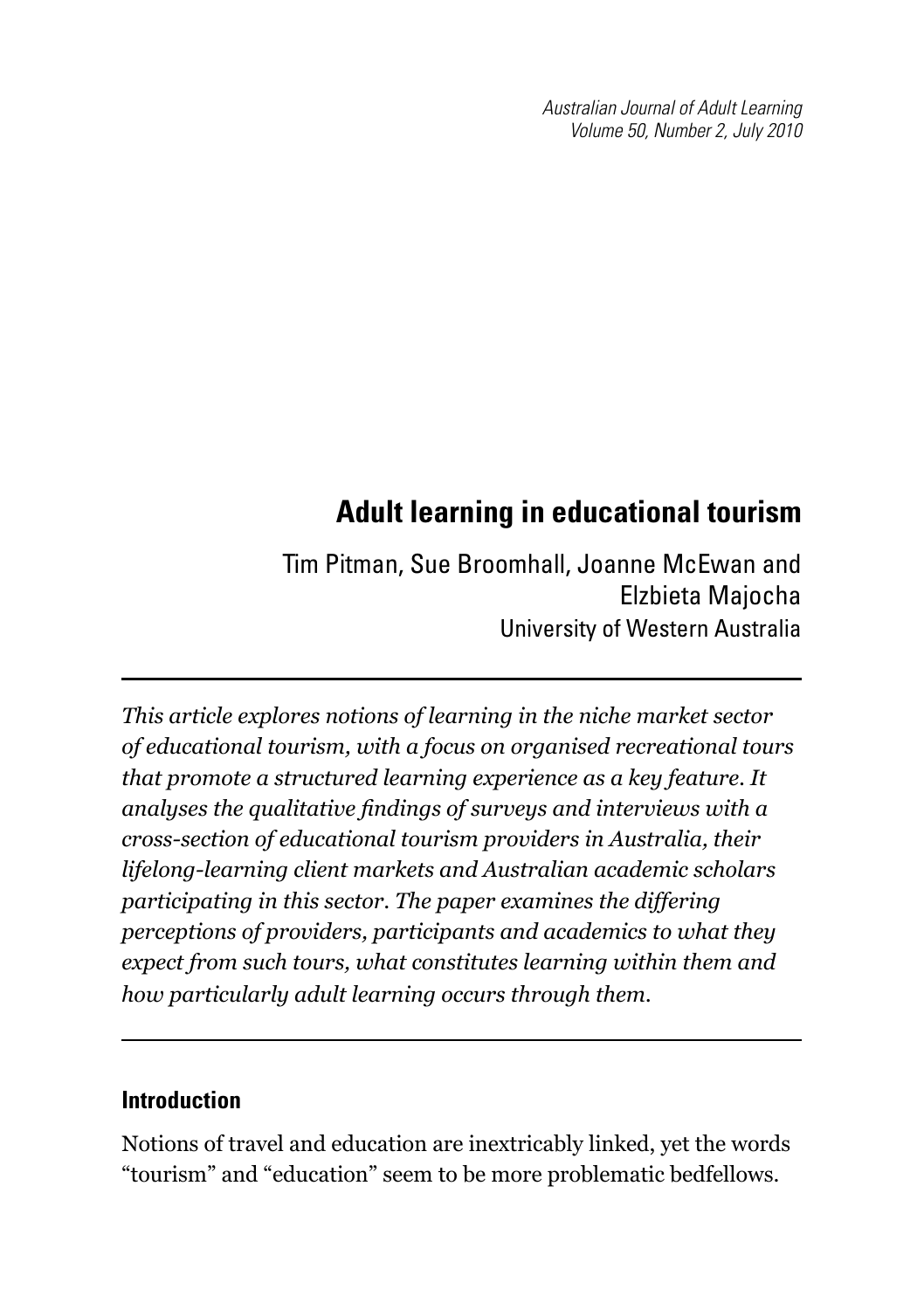While the words "tourism" and "travel" are used by some scholars interchangeably, for many observers, tourists are an inferior type of traveller; a 'homogenous group of dopey beasts, who take cattle-class flights at 3am, organise stag nights in Prague, and demand egg and chips and a beer whose name we can easily pronounce on a sunny beach in Spain' (Thomas 2009: 51). Succinctly, Feifer (1985: 2) observes that 'no-one wants to be called a tourist'.

The term 'educational tourism' has been linked to niche tourism, although the extent and spectrum of travel experiences that fall within this category are still being debated. As an 'information centric' pursuit (Hecht, Starosielski & Dara-Abrams 2007), most niche tourism markets are populated by clients motivated by a desire or need to learn. Ritchie (2003: 9) has argued, 'the concept of travel for education and learning is a broad and complicated area, which explains why tourism academics and industry have to date largely ignored this field'. There is value in exploring the type of learning that occurs within a particular form of educational tourism that has existed for some time in the broader sector, but which is still relatively under-valued and under-researched by both the tourism and education sectors alike. We refer specifically to organised recreational tours (usually commercial), aimed at the general public (as distinct from, for example, for-credit study tours for students) which promote an intentional and structured learning experience as a key component. This learning component is explicit, and core, to the delivery of the product. This study examines the centrality of adult learning within this niche market, analyses the kinds of learning that companies promote and the pedagogic processes in such organised recreational tours and investigates the relationship of this learning to broader lifelong learning agendas.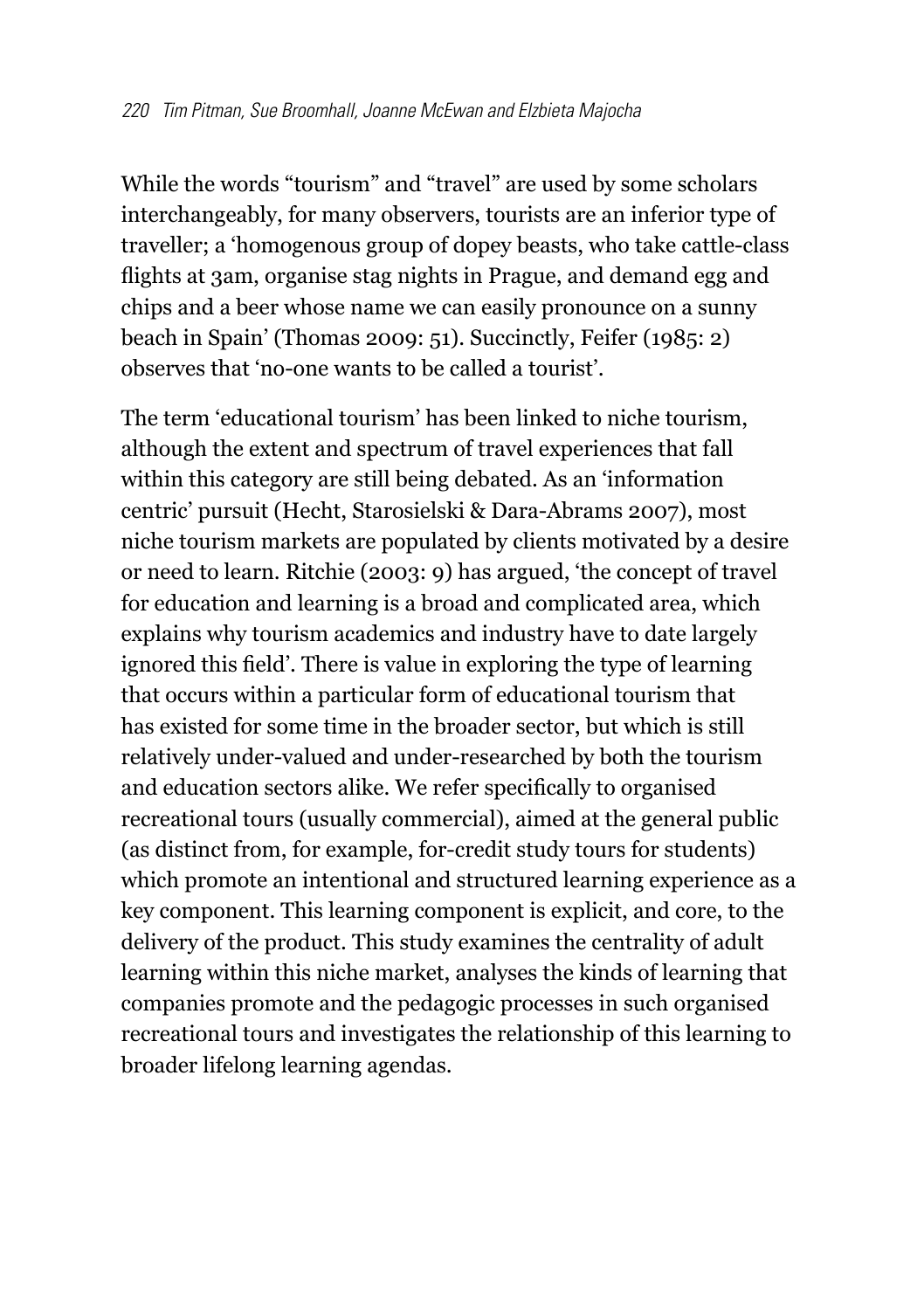### **Background: Educational tourism and learning**

Research into the role of tourism as a learning experience is relatively scarce. Certainly the 1980s witnessed the appearance of new tourism designs that recognised tourism's negative impacts and imagined a more positive role for tourism (Zurick 1992). 'Positive' has been in many cases conflated with emancipatory aspects of personal development, when referring to its effect on the traveller (for example, Moscardo 1996). Yet these studies generally understand tourism and travel as an unstructured and unmediated experience. Educational tourism, by contrast, involves a deliberate and explicit learning experience. The most significant in-depth studies of this domain stem from research commissioned by companies themselves about their client markets and their learning needs (Elderhostel 2007), or ontological investigations conducted by company personnel (Wood 2008). Yet the perceived nature and organisation of adult learning that occurs within educational tourism remain relatively under-researched, although further knowledge could assist in the development of tourism products that better fulfil adult learners' needs and illuminate our understanding of forms of incidental learning. As part of a larger research project, this study examines the differing perceptions of providers, participants and academics regarding what they expect from such tours, their perceptions of what constitutes learning within them, and how they perceive pedagogic processes occurring through tours.

#### **Method**

Understandings of educational tourism were investigated through an analysis of varied data collected from a cross-section of educational tourism providers in Australia, their client markets and Australian academic scholars participating in this sector. Tour operator literature (such as website material, advertising flyers and brochures, specific tour itineraries, and detailed tour handbooks) was analysed for descriptions and understandings of adult learning. The literature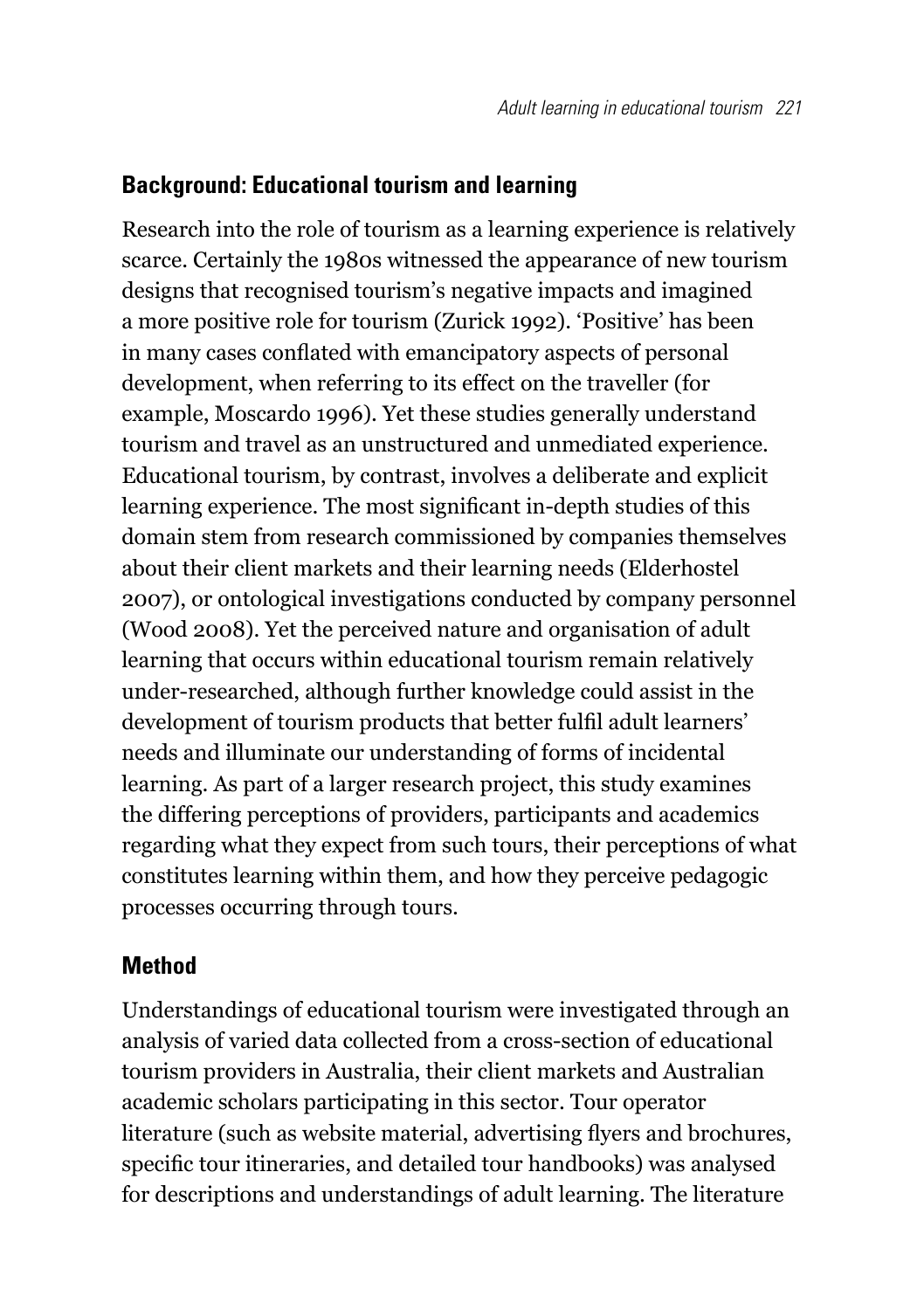was analysed for concepts related to educational tourism, language regarding ideas of learning or teaching, and discussions of learning objectives, and the educational qualifications of tour providers, leaders and designers, as expressed by the tour companies when marketing to potential clients. Phrases were analysed for content (content analysis) with a view to identifying recurring concepts, understandings and perceptions.

Two online surveys were then conducted containing a mixture of qualitative and quantitative questions. A "participant survey" collected data from individuals who identified themselves as having had previous experience of educational tours or as being interested in doing so in the future. A total of 1,091 participants were directly contacted and asked to complete the survey and 612 responses from travellers/potential travellers (hereafter referred to as learners) were received. Second, scholars were approached primarily from humanities and social science departments of Australian universities, due to the high representation of their disciplines in educational tour itineraries (history, art, languages, built environment, and so on). A total of 228 scholars completed the survey.

Third, five Australian educational tour operators agreed to recorded interviews. These companies were uniquely positioned across the education/tourism divide. Some companies were tour operators who had evolved to concentrate on educational tourism as a niche market. Others emerged from universities, via their institution's adult education services. Thus, some could be said to be educators turned tourism providers and the others essentially the reverse. Detailed interviews were conducted with company directors, tour program developers, tour leaders, tour managers and trainers, operations managers, and marketing and sales staff.

Finally, ten scholars working in Australian universities agreed to give in-depth interviews from their experience as tour leaders, program designers or course material designers, or as organisers of study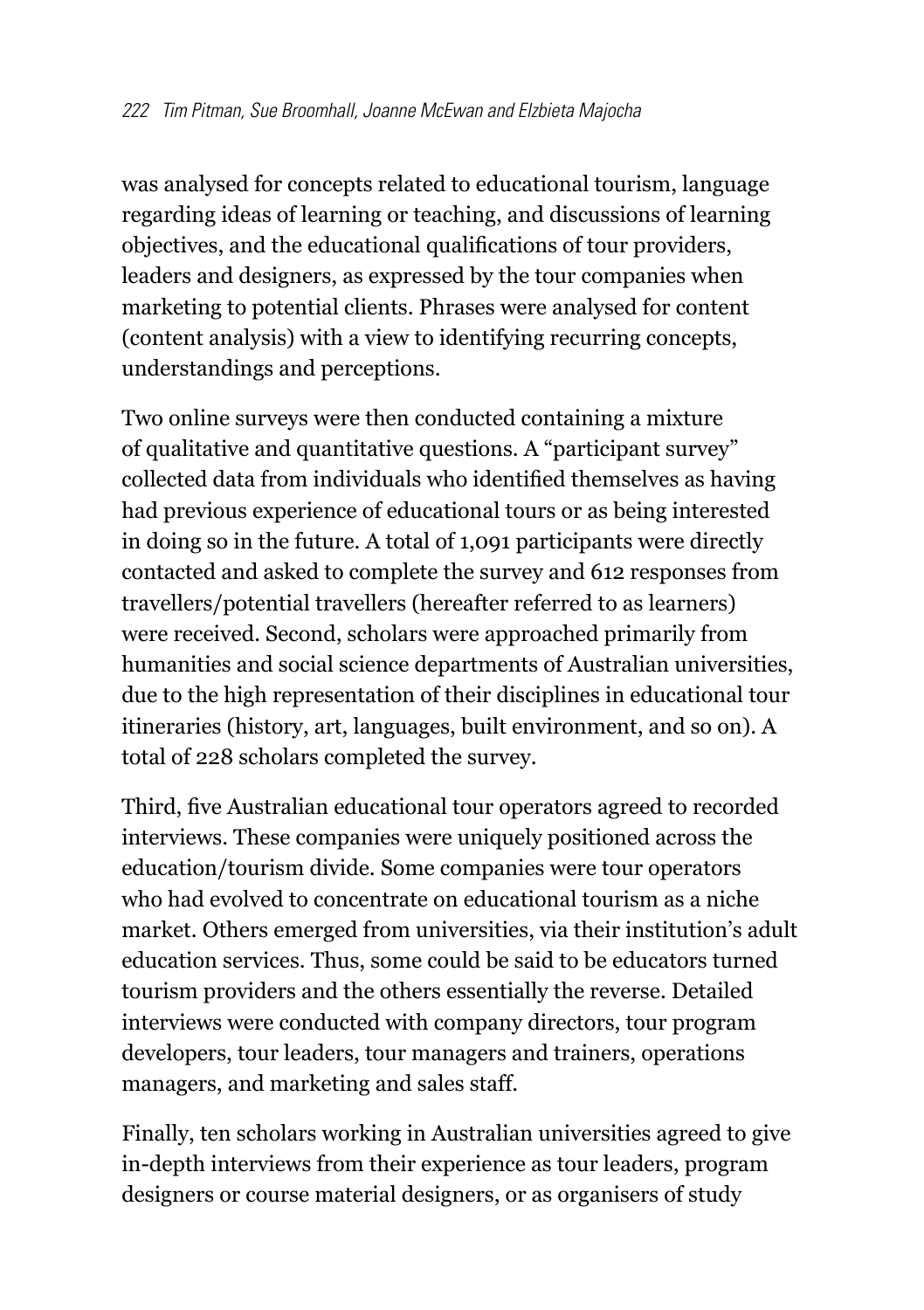tours and volunteer tourism for university students. Others were interviewed as interested future leaders.

## **Adult learning in educational tourism**

The Australian tourism sector that identified itself as providing educational tourism offered many kinds of educational experiences ranging from mature-age study tours and programs to participation in academic research programs such as archaeological digs and ecological fieldwork, for-credit on-site university units, school group tours, and professional development tours. Tour operator literature identified learning or enquiry as a key differentiating point of its niche in the tourism market: from the passive 'audience interested in travelling to learn', to the more dynamic 'enquiring minds' which focus on 'stimulating … the active, inquisitive traveller'. Companies' advertising material promoted the notion of an in-depth engagement with other cultures through the opportunities they provided to gain contextualised knowledge as well as a deeper (often longer) appreciation of particular sites. One company proposed a quote that summarised its target audience identity in this way: 'I want to have time to absorb the environment and to learn something about what I'm seeing'.

Learning was unmistakably the dominant principle defined by survey respondents and was explicitly referred to in more than 83% of the definitions of educational tourism. Responses expressed three key ideas about the form of learning in educational tourism. First, it was intentional, such as 'taking a trip specifically to broaden my horizons or enhance my knowledge'. Second, it was experiential, involving notions of 'immersion', 'hands-on', 'vivid' and 'evidence' and described as 'engaging with ideas in their original context'. Third, it was structured, such as one male academic's description of 'the combination of travel with a structured educational program'.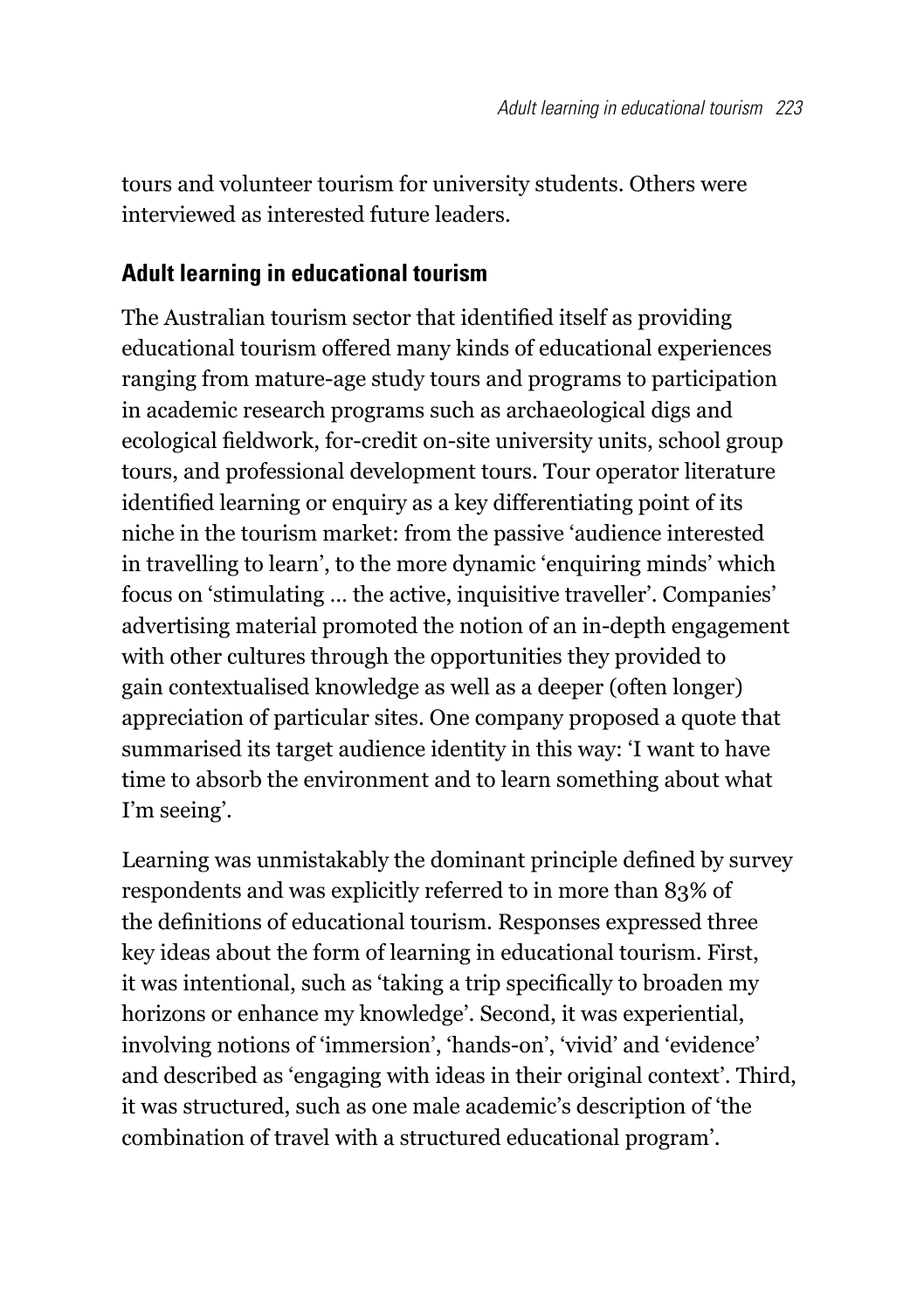Likewise, the academics and travel providers interviewed also stressed the intentional and experiential learning dimensions to educational tourism. However academics were more likely to define the learning component as a non-leisure pursuit, such as one tour leader who said that educational tourism was 'for those people who want to take it seriously, rather than those who just want to come along for a holiday'. There was a tendency for academics to identify the more formal, structured elements of educational tourism, for example, stressing the need for it to be 'structured, with a theme to pursue and requiring some background knowledge of the sites being visited and some attempt to analyse on the spot'. In contrast, tour providers were more likely to focus on the leisure aspect of educational tourism. One director saw his company's focus as 'enhancing the travel experience through learning for fun'. Another experienced, non-academic tour leader described how he 'shuddered when people took their pens out—that's not what this is about'. Educational tourism providers emphasised the challenge to provide a learning experience that did not alienate their market since, in the words of one marketing manager, 'some people think they're not smart enough'. Experienced tour leaders appeared to recognise that learners wanted different types and quantities of information—as one male tour leader observed, 'they all want to learn … but there's only a certain amount that they want to learn'. This accorded with learners' own perceptions of learning on such tours, where they tended to approach the educative experience in a more holistic, multi-disciplinary manner. More than 70% surveyed described the learning experiences in non-specific or multi-dimensional ways, such as 'exploring a country through its history, art, food and culture' or 'travelling to other places and learning about them'.

Whilst these conceptualisations of academics and tour providers were not in direct tension, the pedagogical functions of educational tourism were understood in subtly different ways. For learners, educational tourism was more often a means of understanding a location, whereas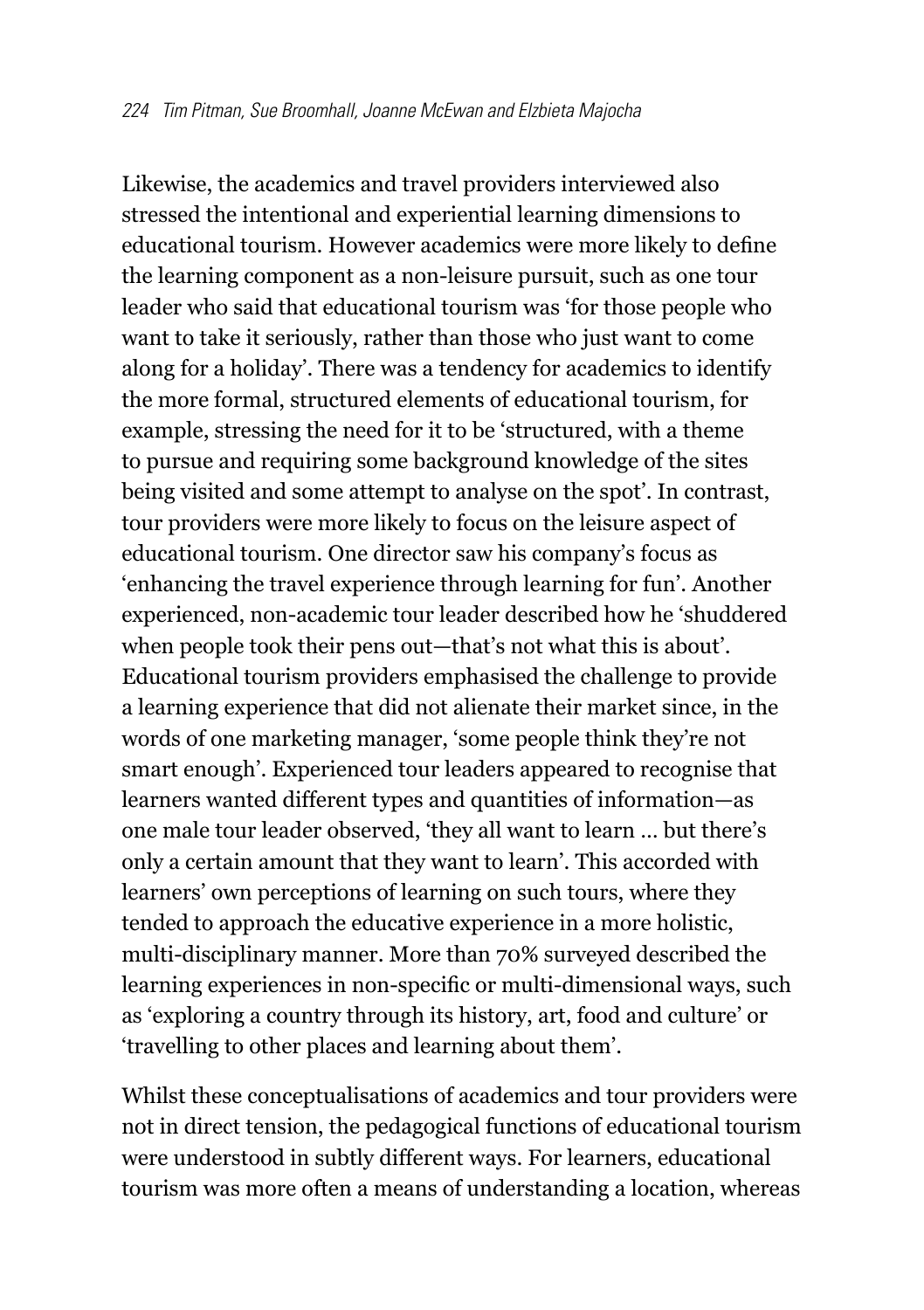for the academic it was more likely to be a vehicle for transmitting abstract knowledge. Indeed, some academics perceived their role of tour leaders in this domain as a means of sharpening their own specific, disciplinary knowledge and conveying it to the adult learner. One art historian interviewed described the importance of 'pursuing particular themes' of learning for the benefit of the learner. As well, many of the academics described using educational tourism as a way of supporting core research, such as funding travel to archaeological sites. Thus, the educational tourism experience performed a second function as a professional tool for many scholars.

#### Educational tours and personal development

Several companies indicated that their tours could be claimed by learner participants as professional development or used for academic credit. However, the general access educational tours stress the broad, generic nature of their educational component, designed for the satisfaction of individuals rather than to meet professional or scholarly requirements. 'Experience', 'explore' and 'discover' were key descriptors of the learning experience within company literature. 'Learning' was not commonly used and was typically replaced by less directed (and less quantifiable) verbs such as 'enquiring'. In general, the learning described was implicitly about personal development rather than testable information.

Companies emphasised that no specific academic qualifications were necessary to participate in a tour. Rather, participants required a willingness to explore another culture in detail. Attitude rather than qualification was thus a key requirement for learners. The degree of knowledge attainment was determined by the individual, with phrases such as 'broadening your knowledge' conveying a sense of learning that was measurable only at the level of each participant. Company personnel saw explicit learning objectives as potentially off-putting to clientele of different educational levels and experience. With educational tours, they insisted, learning must progress in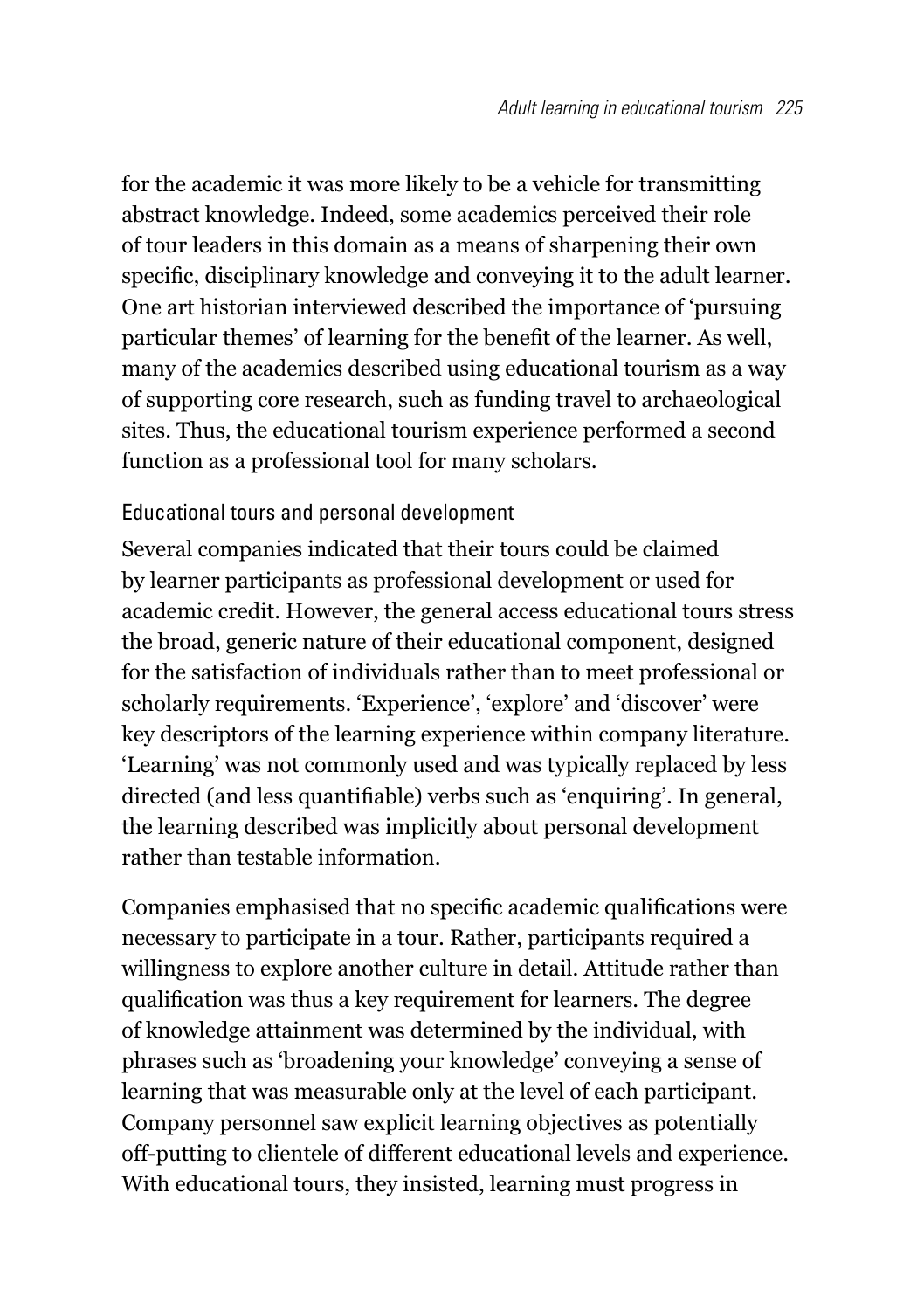an enjoyable way. The director of one educational tour company described the learning that they provided as 'what we're about is continuing education, lifelong learning. So it's about learning for fun without examinations attached'. Another tour designer believed that her company's offerings were transformationally educative in that the learners 'come away from it having learnt something and having very special experiences that I think helped aid their learning'. These discourses accorded with a humanistic perspective of lifelong learning, whereby learning throughout life and via varied fora is a means by which individuals develop personally and socially (Strain 1998). With these principles and objectives not to alienate potential clients in mind, the following section considers the perceptions and functions of the pedagogic processes that providers put in place to enable participant learning—through the learning community, the expert tour leader and the provision of support materials.

#### Community learning on tour

For most survey respondents, educational tourism suggested the idea of an intentional, structured, *in situ* learning experience. Being *in situ* was seen for many to provide distinct pedagogical insights. The delivery required and the value of being in place was articulated by one academic tour leader: 'there is a different dynamic and you can draw on that shared experience without having to spell it out'. Another observed that it was unlike classroom lectures because of the immediacy of the content: 'depending on what we've seen that day, they may be more focused perhaps on what they've just seen. For instance … you know what XYZ looked like, you've just been down it, therefore you can visualise it. So there's a difference'. The influence that being in place had on the production of new knowledge could not be understated, according to tour leaders. As one academic observed, 'doing it *in situ*, absolutely there are things that you can teach only when you are there. It's partly indescribable, just the sense of place …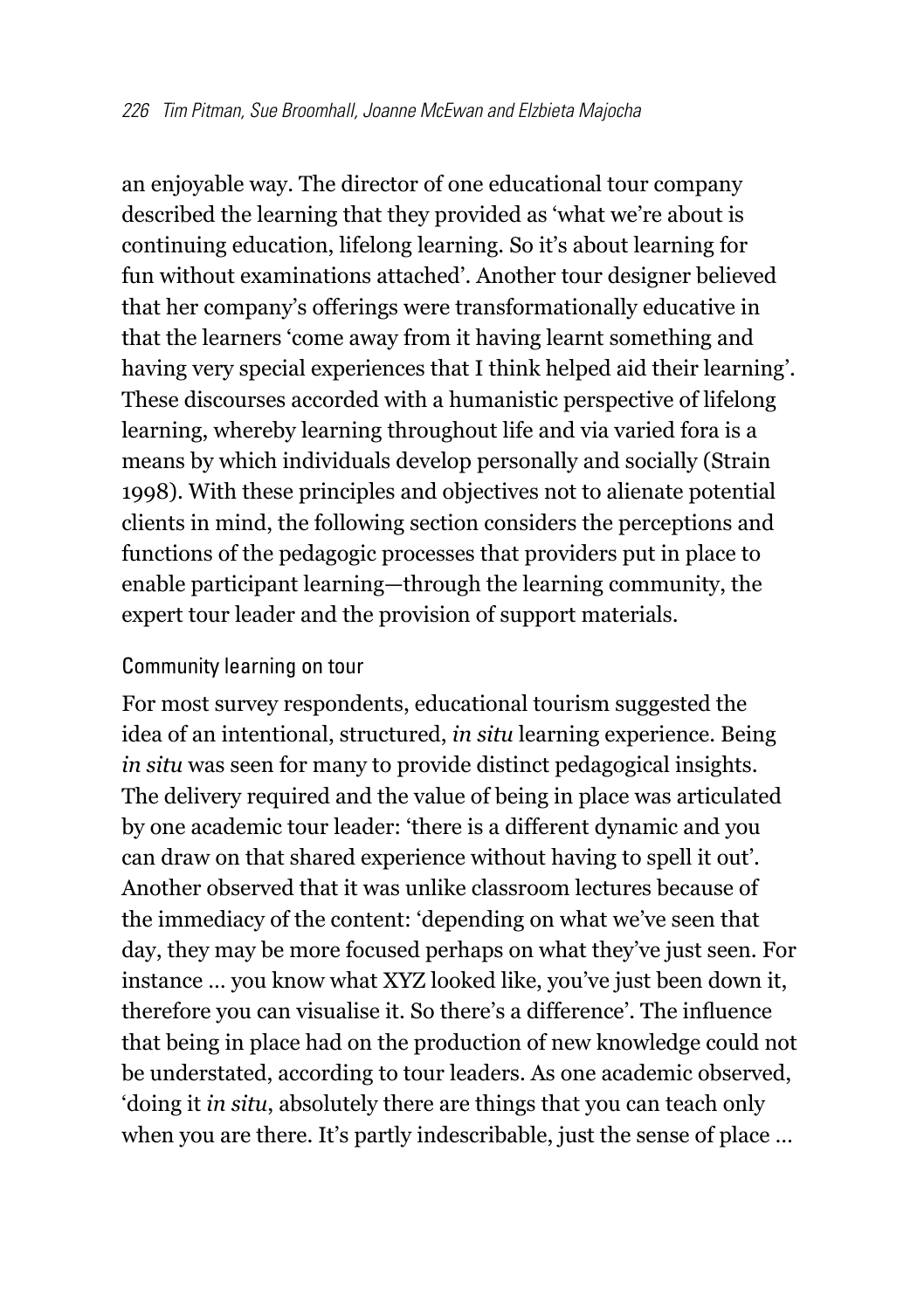that you can't convey in the classroom. There's also an intensity to the teaching'.

Beyond 'being in place', however, academics observed important learning which learners experienced outside of site visits. The importance of *post-facto* reflection has been well-documented by experiential learning theorists and educationalists (Kolb 1984, Mezirow 1991) and is equally valued by the providers and their clients. Scholars and tour leaders alike observed the important learning which participants experienced outside of site visits. Many leaders use informal times on tours to promote reflection, much like a tutorial or workshop. One academic tour leader articulated his technique in this way:

Everybody on that tour is going to have a different story, from just from the day's journey. And so over dinner at night I'd go round the table. I mean, I'd still run a constructed sort of workshop, if you like. … And then that becomes quite interesting because we've all seen the same things and yet they've all had different experiences of the same things. That's what leads to the creative discourse.

Other leaders described the advantages of the group-learning environment as an exchange not only of information, but enthusiasm for what had been experienced. One male academic explained that he enjoyed 'the interaction with other people and it's really good when you have a group of people who share the same interests. You can sit around the hotel at drinks times and discuss what we've seen'. There was thus a consensus amongst those interviewed and surveyed that it was important to seize the moment; that is, to encourage reflective practice whilst still on tour and close—both temporally and spatially to the actual learning experience.

There was strong agreement among learners that learning was enhanced on tour when the group shared their experiences. Many tour participants surveyed were tertiary educated. Almost two-thirds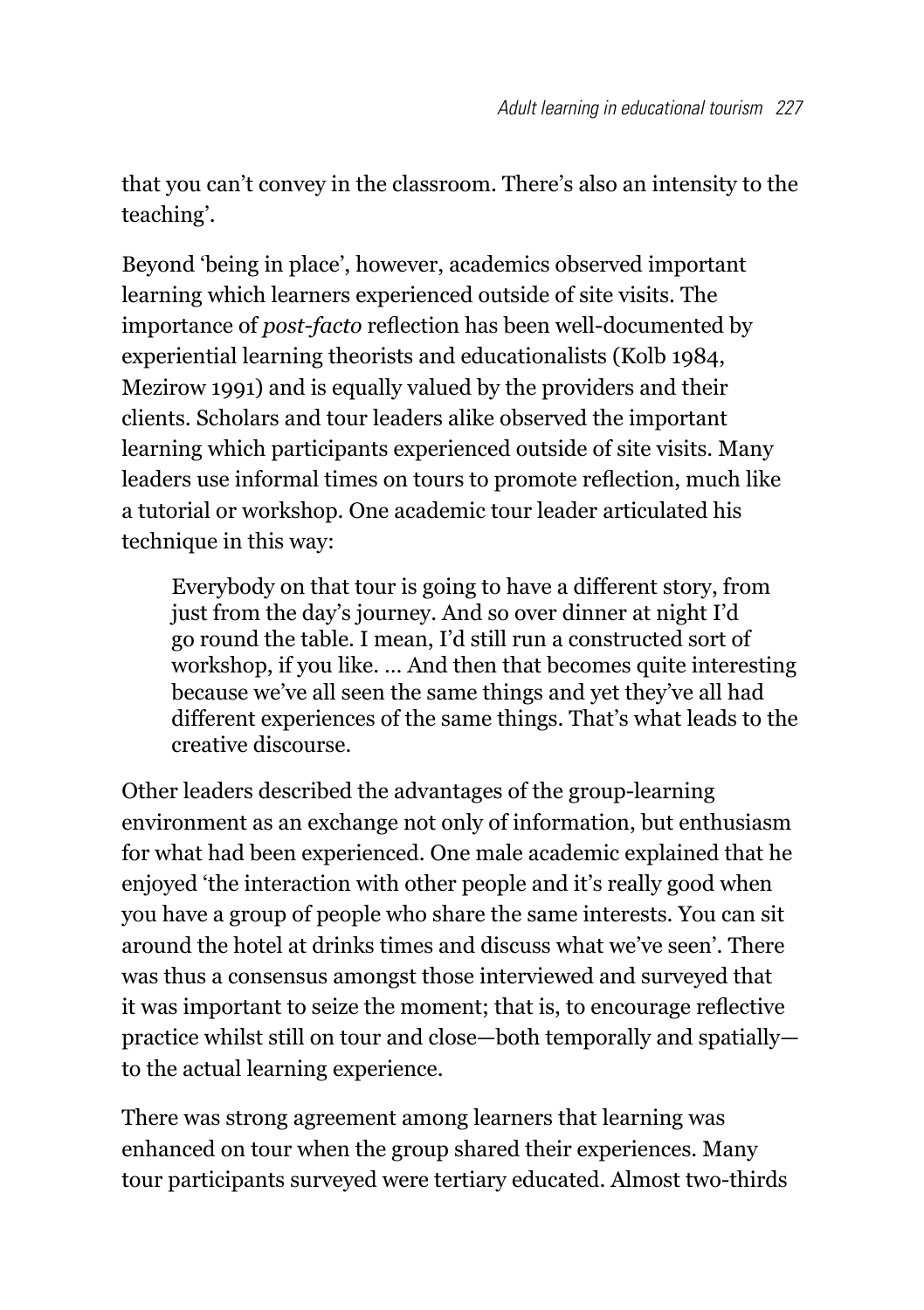of respondents (65%) to the client survey held a university degree. Almost one-quarter (24%) had completed postgraduate coursework studies and a further 13% held a higher degree by research (Masters or PhD). The idea of creating a tour learning community was commonly found in provider literature, through phrasing such as 'sharing experiences with like-minded travelers'. Learning communities included concepts of 'belonging', shared experiences and emotional connections. Three assumptions underlie the support for learning communities—that they will create a group that will work together, increase intellectual interaction, and enhance learning (Huerta 2004). Whilst research has been conducted on learning communities that use tourism to further their goals (Guevara 1996), educational tourism itself as a learning community appears to have been somewhat overlooked. In survey responses for this project, leaders and clients both identified the group experience as a valuable learning resource and rated group learning/travel experiences higher than individual experiences. Learners equally saw the sharing as an enjoyable aspect of the tour, valuing not only its educational but social aspect.

Thus, the structured organisation of the travel experience was in itself perceived to be a stage in the learning process of participants. Travelling with other learners who shared similar motivations, drawing together a learning community—in fact, even the act of defining these tours as educational—all had potential to contribute to the associated pedagogical processes.

#### The expert educator: facilitating educational tourism

The role of the 'educator' was central to most learners' definitions of educational tourism. Explicit academic connections mattered to educational tour companies, with provider literature making clear the academic qualifications of its personnel. Companies frequently defined their tourism therefore as engaging with academic expertise. Importantly, one marketing manager in an educational tourism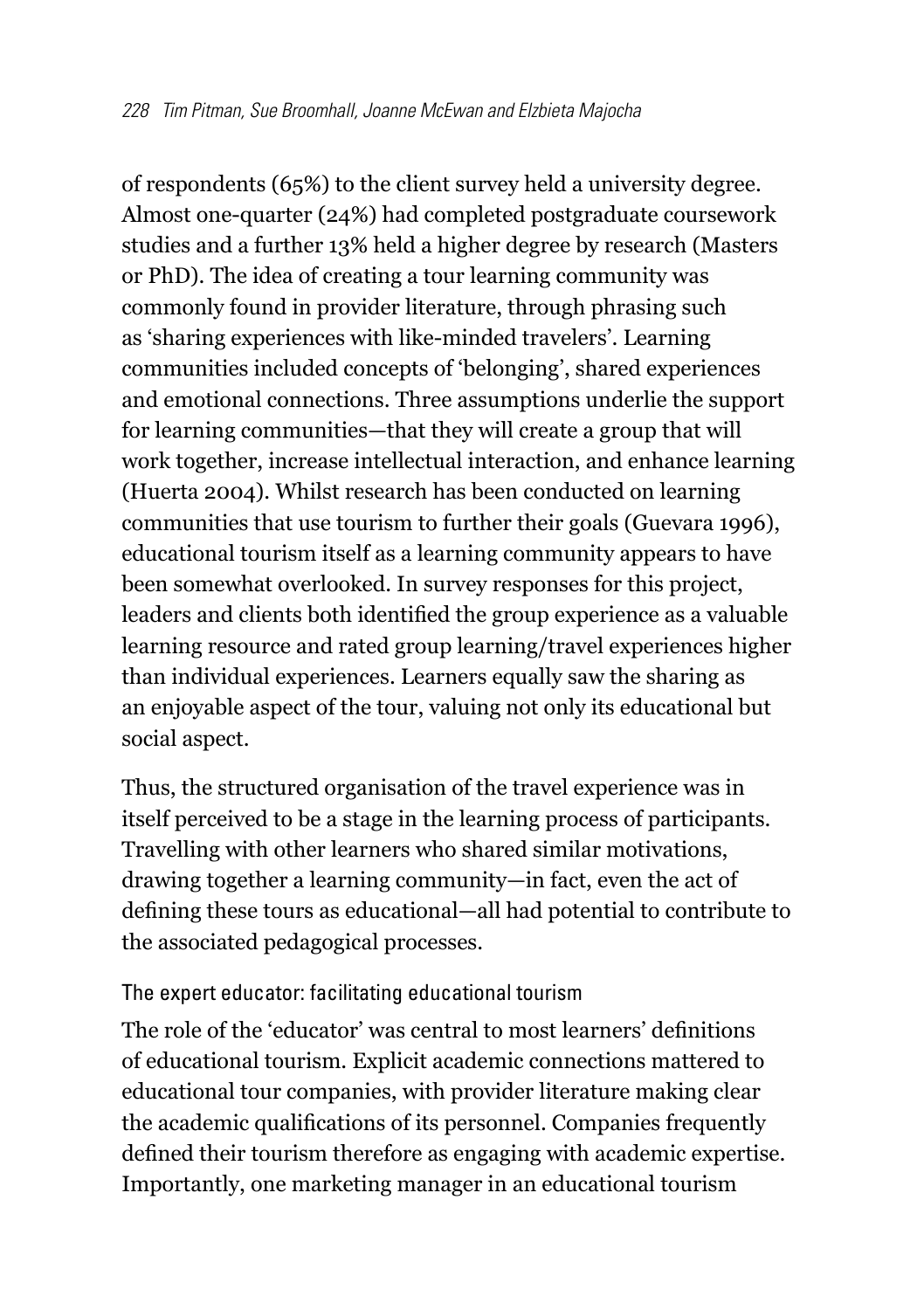company saw the involvement of academics and experts as crucial in the distinction of their company from other tourism providers: 'we believe educational tourism is having group leaders who know more about the place and can put it into a sense of its era and the perspective of where it's come from'. A company director connected expertise to academic qualifications explicitly by stating that he or she 'must bring with them an educational standard of some level, they have to be a recognised expert, not a self-proclaimed expert'. One experienced, male tour leader reflected that learners used academic qualifications as a proxy for quality, or as he phrased it, 'they look at me and say okay, this person's worked there that long, they lecture at this university so we can rely upon what they say'. As tour leaders, therefore, academics imitated their professional function; that is to say that for the adult learner, as for the student, they were a teacher, enabler and facilitator and for the tour operator, as for the university, they were a physical manifestation of 'quality' and a marketable commodity. Overwhelmingly, knowledge was identified as the most sought-after quality of a tour leader, included by two out of every three respondents in both the learner and academic surveys.

While academics tended to conceptualise expertise for leading an educational tour in terms of scholarly qualifications, first-hand, experiential knowledge was particularly highly regarded by learners. There was a strong sense that having been there denoted superior knowledge and manifested itself in the ability to speak the language, recall anecdotes and identify sites or events of interest that were 'off the beaten track'. Additional to the tour leaders, many tour companies provided a suite of other knowledge experts such as 'local guides', 'local lecturers' or 'on-site experts', who were designed to enhance the learning experience. Typically, tour leaders drew distinctions between their role and that of local experts in terms of the material and contexts they provided: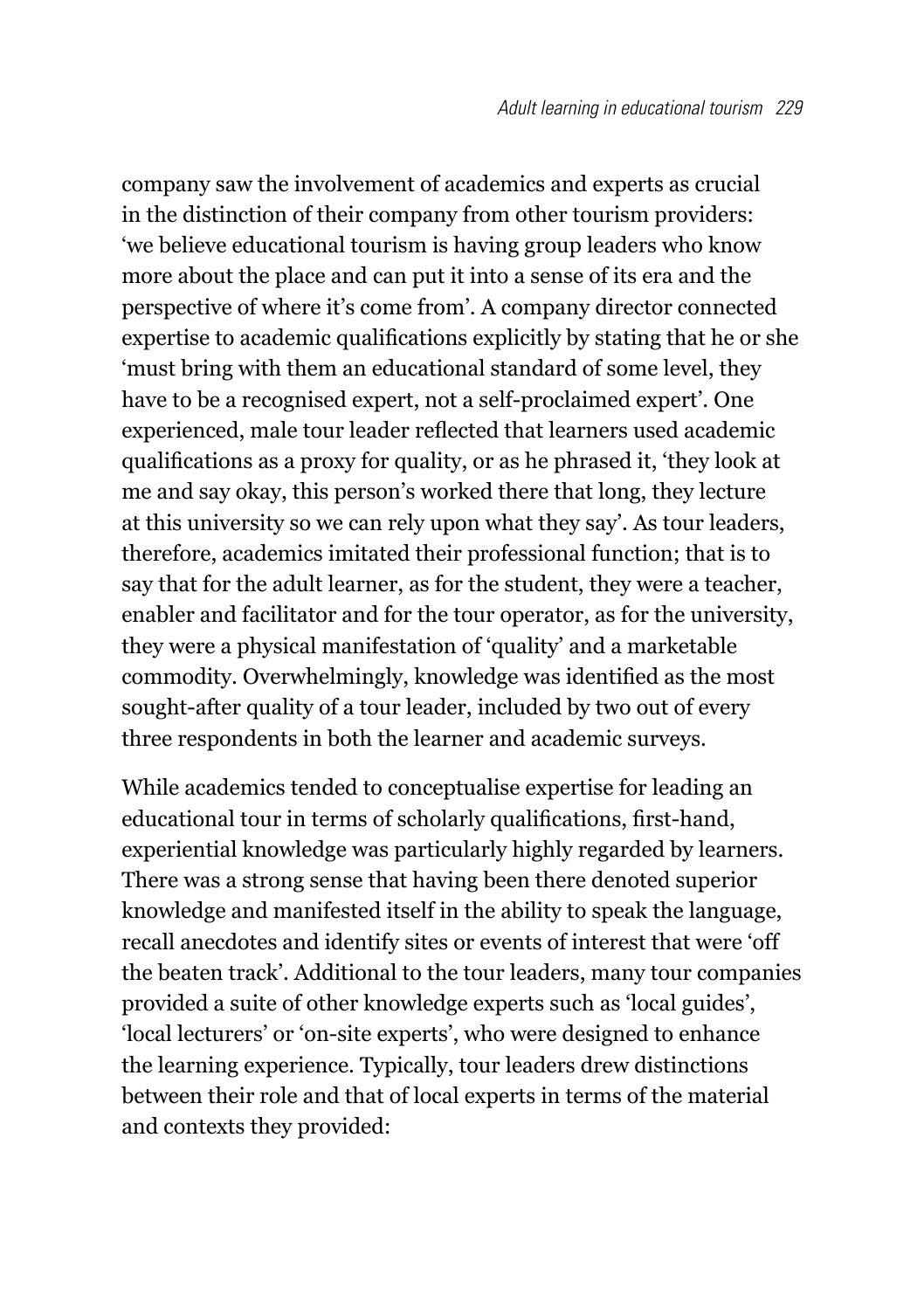The local guy, if we have one travelling with us, might talk about social, gender, political issues of the current day which are things which he or she would know in more detail than I would. Then I might talk a bit about the sites that we're visiting and their cultural impact. Certainly the interpretation of that I can bring … is by putting these things in a much wider cultural, political, historical context which would be beneficial for people.

Furthermore, to cater for the range of skills required in tour leaders, most companies created a division between an organiser/manager role and the accompanying expert. The manager was responsible for administrative tasks such as organising day tours, arranging visa and other documentation and attending to other daily, routine tasks. However, the social aspects of group cohesion and dynamics were very much seen as the role of the academic tour leader and fundamental to the learning process. One academic leader described his input on a photography tour in the following terms: 'I was there as a kind of creative mentor, I suppose, that is the term that I like to use. And that worked very well'. Thus, the organisational culture of an educational tour in many ways resembled that of a more formal educational institution; with tour leaders as lecturers, local guides as sessional tutors or invited speakers, and tour managers as school managers.

Knowledge was clearly critical in a leader but pacing its delivery was equally emphasised by both learners and tour providers. A good leader, according to one provider, possessed 'skills in communicating this knowledge to an interested audience'. This signified an important facet of educational tourism as it was marketed by companies: that the learning should be made both accessible and fun. It was not surprising, therefore, that companies highlighted the people-skills of their leaders. They were 'caring' and 'willing to adapt to the pace of the group'. This was reflected in the personal qualities desirous in a tour leader rated in the survey, such as a good sense of humour and empathy to the group's mood. One director summarised the brief for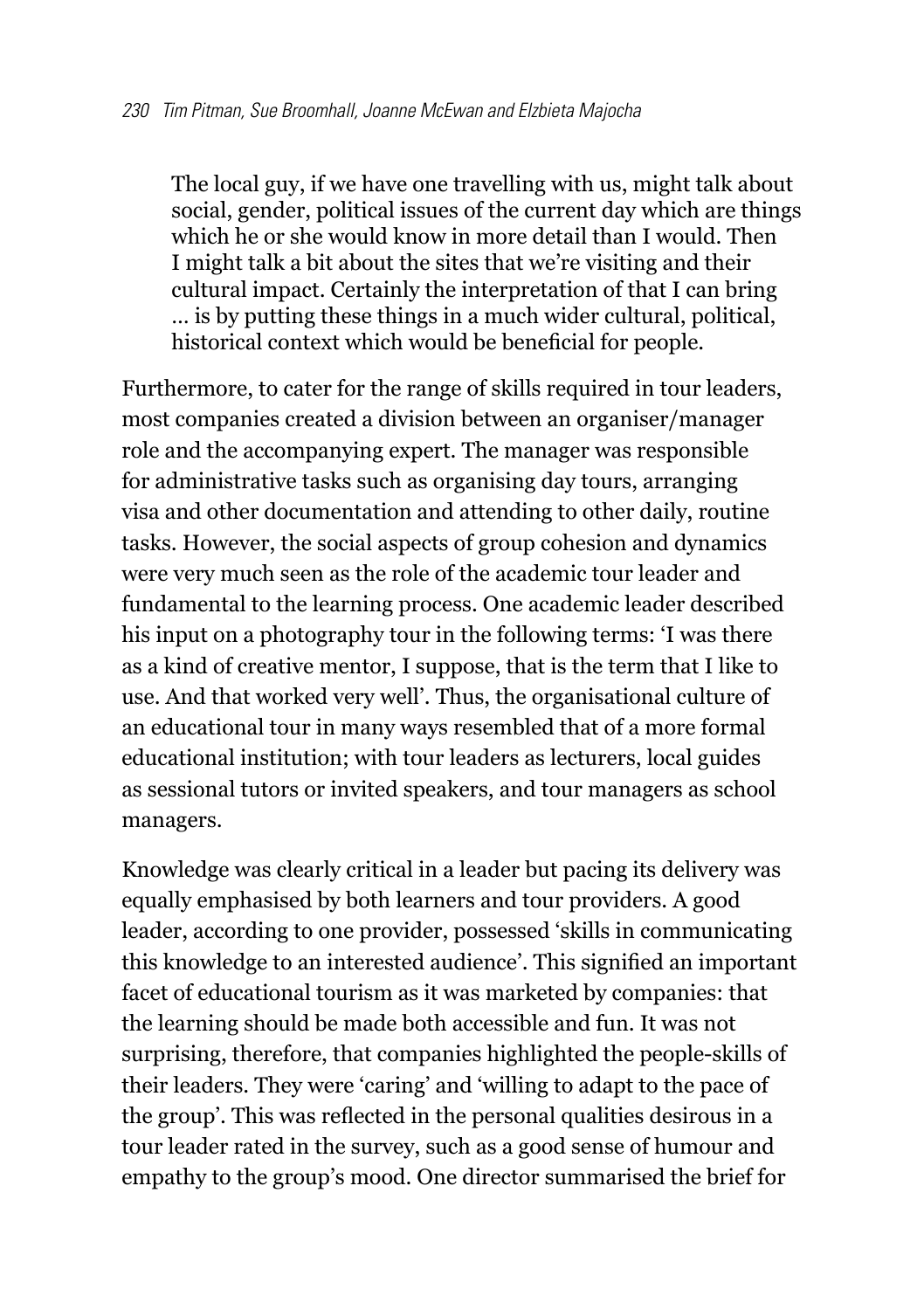the best tour leaders as: 'Excellent qualifications, be good at their tour leader experience and social co-ordinator'. Leaders' sensitivity to the diversity of knowledge and experience of tour participants was an important marketing emphasis for educational tourism providers.

Tour leaders too commonly spoke of the need to be sensitive to the different ways and environment in which learning occurred. The importance of gauging the variety of learning styles and levels in a tour group was noted by one female academic leader who observed 'several of them will be taking notes. And with some of them they will also come up to you later and ask for clarification of certain of the points that you've made'. The opportunity to pose questions over the course of the tour was highlighted by many leaders as a common feature of participant learning. This indicates that beyond the formal delivery of lectures, an important aspect of learning takes place in informal, often *post facto* settings. These might be places where participants felt comfortable and supported, unafraid to ask questions, to verify their learning or to reflect upon the sites visited and their meanings. As one tour leader put it, 'If they say, "We'd like to learn more about this", I say, "Okay, let's get together after dinner"'. As these examples suggest, tour leaders' skills included not just knowledge expertise but also critical social skills in detecting levels of engagement and responding appropriately to them. However, whilst both academics and learners saw this prior experience as something that enhanced the quality of the educational product, scholars had greater faith in abstract knowledge, seeing 'prior expertise' as more valuable than 'prior experience'. Conversely, learners rated first-hand experience as more desirable than formal expertise.

For providers, academics and learners, therefore, the tour leader and local experts were universally perceived to be critical aspects of the process by which learning occurred on tour. However, the choice of key qualities of such personnel for facilitating learning differed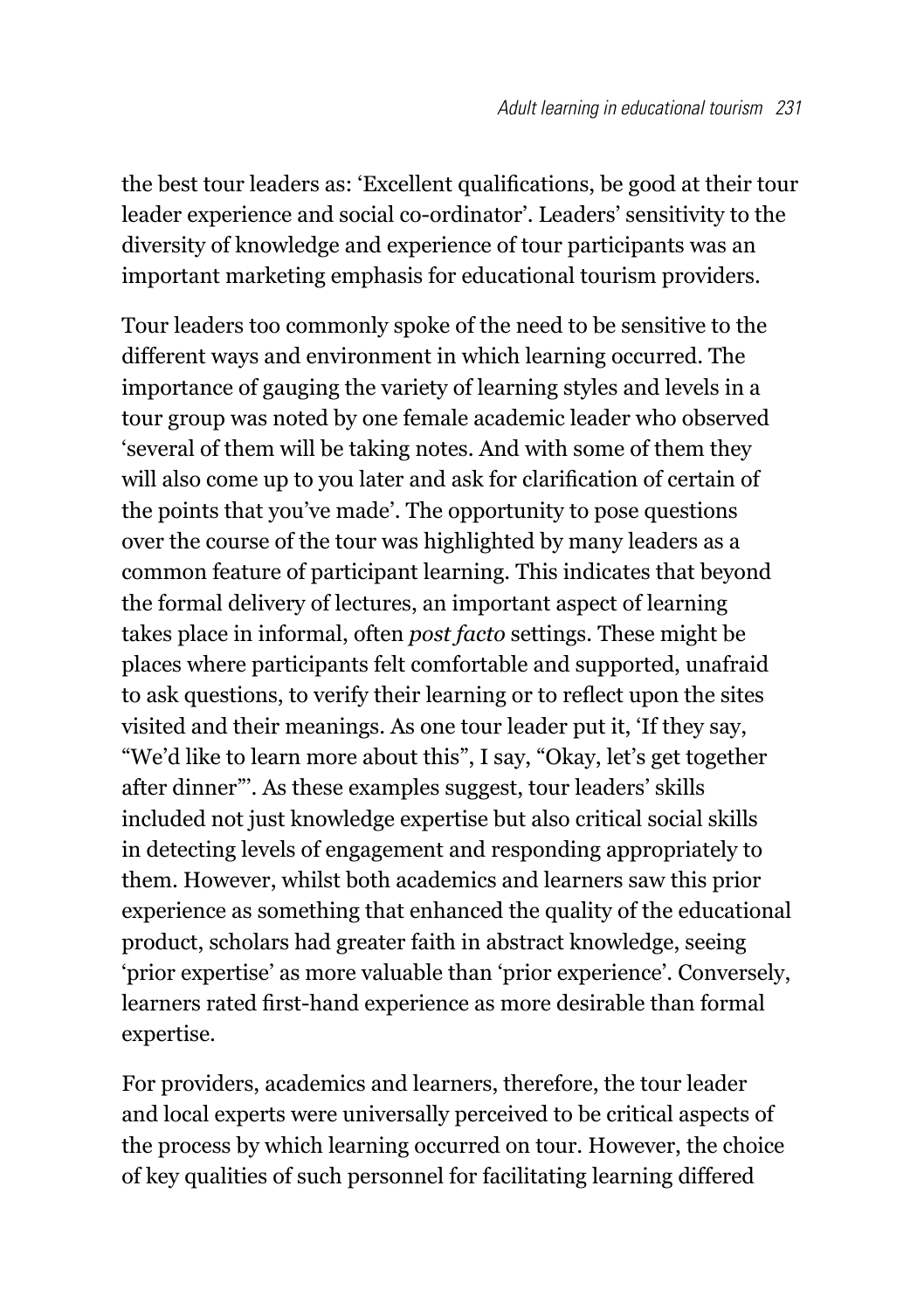between respondents. Typically (and unsurprisingly), tour providers and learners were more usually aligned in their notions of a good leader's requirements for knowledge, accessibility, sensitivity and tour experience, whereas academic respondents tended to prioritise quality and depth of knowledge as a more powerful component of a leader's facilitation of client learning.

#### Learning beyond the touristic experience

The influence of tourism paraphernalia on the touristic experience has been well documented; however, discussions have almost exclusively focused on their marketing and promotion potential (Ateljevic & Doorne 2002). Learners as well as educational tour providers, however, saw pre-tour documentation and events as a crucial element of the learning experience. Survey participants were asked to rank in importance a series of statements regarding preparation for tours. The results indicated that prior information, such as handouts, books and other educational aids, was highly valued. Female learners showed a much stronger preference for preparing their learning. Maps were considered to be the most valuable educational aid pretour, ranking above handbooks and study notes. Survey participants were also asked to consider what types of educational aids they would find useful for learning on an educational tour. Again, maps were considered to be the most valuable educational aid, consistently ranking highly at all stages of the educational travel experience. A tour leader for one educational tour company described the value of maps as being invaluable for focusing historical discussion points; for example, including individual plans of buildings to help visualise, and direct, a learning experience.

Nonetheless, more formal educational aids, most notably handbooks, were almost as highly valued as maps pre and during tour. Handbooks often included suggested reading containing novels as well as scholarly textbooks. One leader reflected on how his group used their textual resources on tour: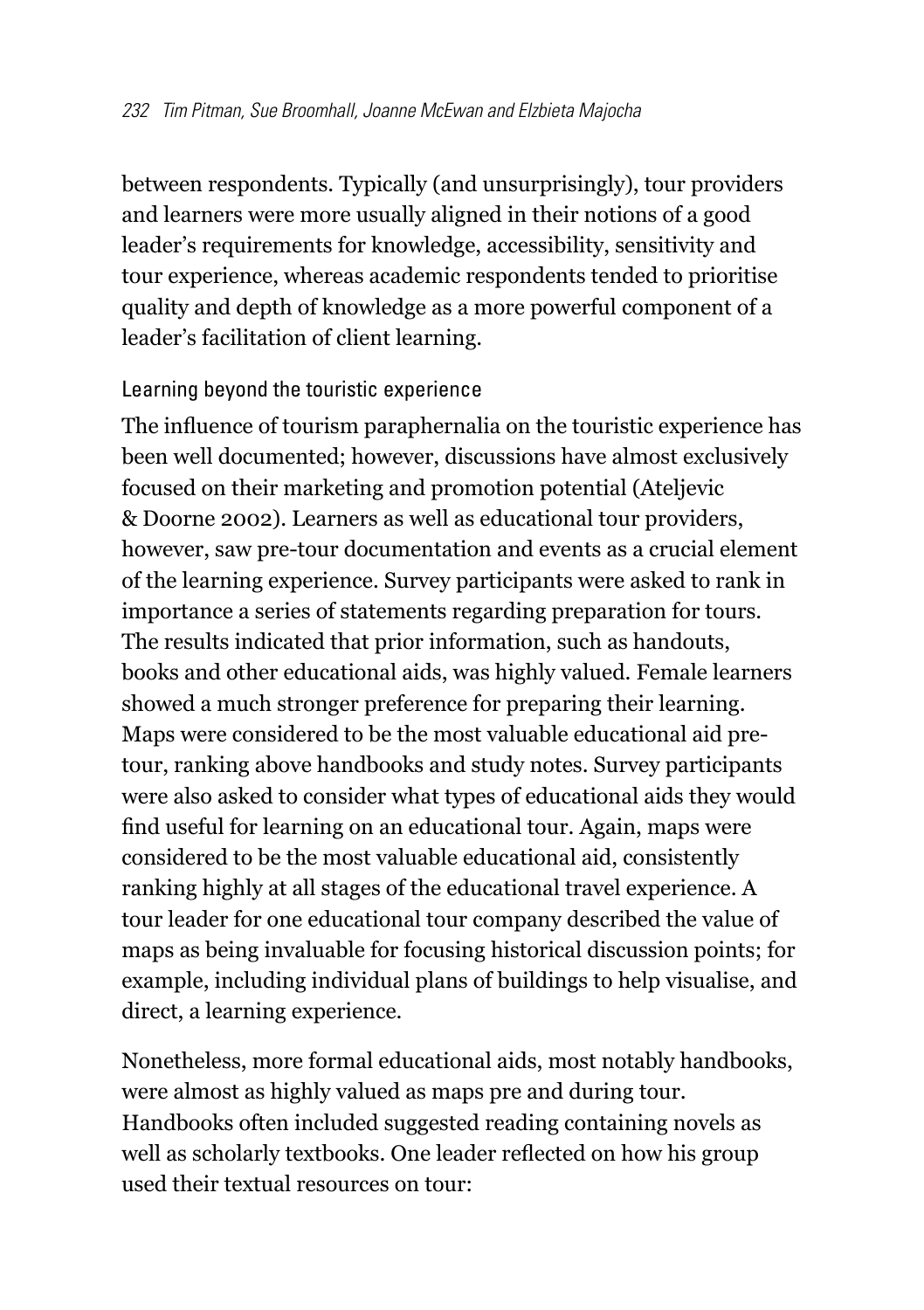If we're walking around and we have these available to us, people can jot notes down in that sort of way or above all, when we meet in the evening, we've got this shared resource to actually work with. So these take the place fairly obviously of visuals, overheads, things like that which we would use in the teaching classroom setting. So it does enable people, I think, to have a fairly good and comprehensive aid memoir for what's going on, a bit of resource which can actually be used in the field, in the hotel to enhance their knowledge.

How such material was used varied depending on the teaching style of the tour leader. As one male academic leader observed from his experience, 'the people who come on these tours don't want to go overseas for three weeks and study in the way that we would think it. They don't really want to do much reading in the evening'.

The importance of access to educational aids continued post-tour; again, maps were considered to be the most valuable. Perhaps surprisingly, the web appeared to play little part in post-tour reflection according to respondents, although at least one academic interviewed had extended the educational experience both before and beyond the on-site engagement with his group by creating a website to make accessible the reports from the tours as well as his detailed notes. Generally speaking, female learners expressed a greater interest in continuing the learning experience post-tour than did males. Post-tour, scholars had greater faith in the power of informal meetings to extend and stimulate the quality of the educational experience than did the learners. However, learners preferred the ongoing analysis of maps, handbooks, web research and novels. It appears, therefore, that learners prefer group interaction *on tour* followed by individual reflection *post tour*, with scholars effectively inverting the preference.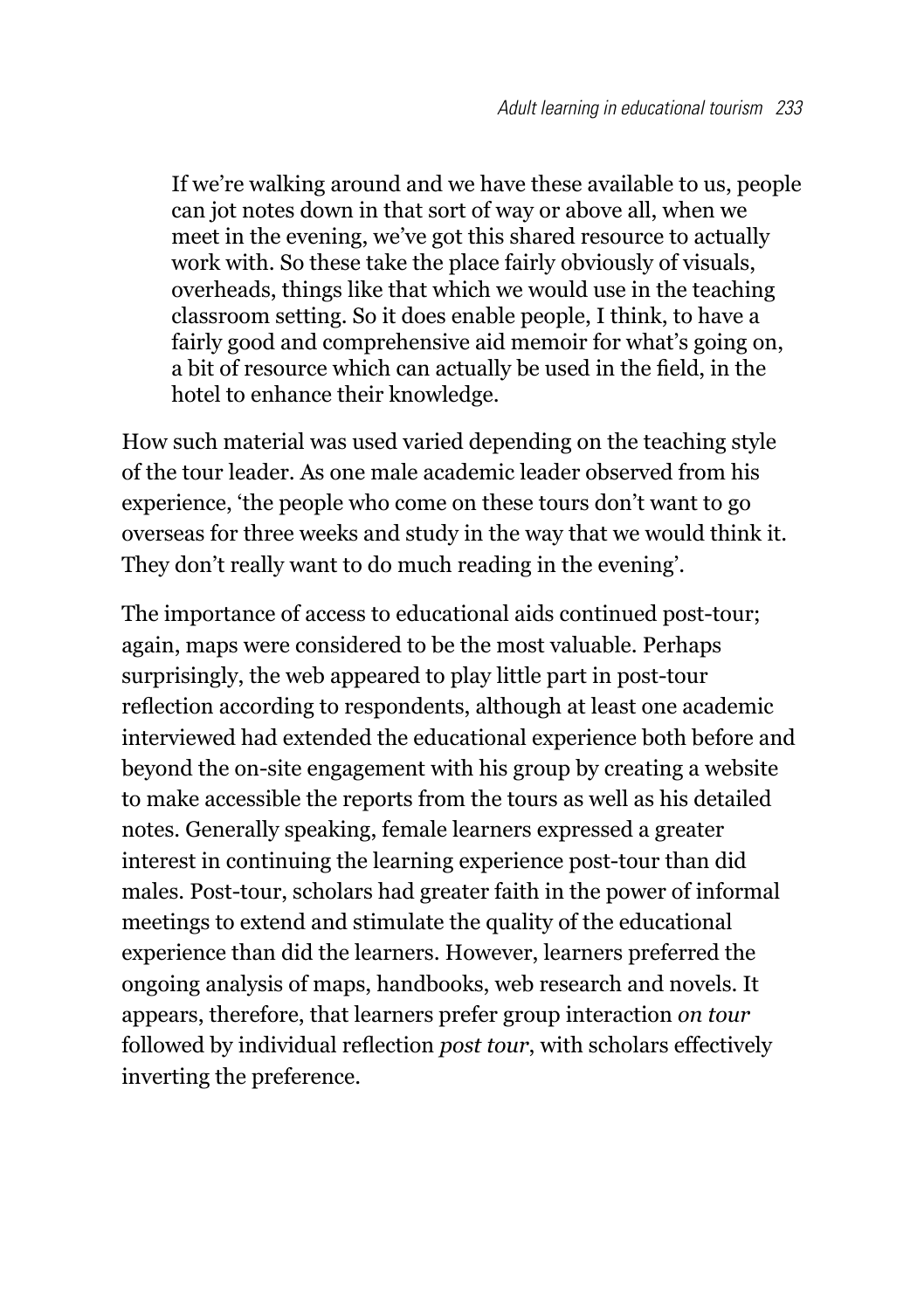#### **Discussion**

Although academics tend to hold more diverse ideas of what educational tourism could be than did learners, a number of shared understandings were apparent from our survey. Both groups considered the primary outcome of the educational tourism experience to be learning, and furthermore, that the learning was intentional. A series of distinctive features in the design and marketing of such tours contributed to their perception as pedagogical experiences for participants, but these components must cater to a wide range of learning needs, styles and interests and therefore cannot be too prescriptive or rigid. First, their explicit identification as 'educational' was an important aspect to what makes such tours learning experiences for their clients. Such terminology drew together like-minded individuals and provided a shared intention and expectations to the activities beyond simply visiting a series of destinations. Second, tour operators in this niche market were perceived to provide particular knowledge, expertise or experience, through the tour leader as well as local lecturers and guides. Social skills, as well as knowledge expertise, were vital because these enabled leaders to identify levels and degrees of capacity and engagement in the clientele and to respond accordingly in a variety of formal and informal contexts on tours. Third, learners, academics and providers agreed that support materials provided before and after the tour added to the opportunities for client learning associated with educational tourism.

Significantly, the learning experience in educational tourism is perceived to extend beyond the actual touristic experience and encompassed pre-travel considerations such as product development, personnel recruitment and learner preparation. Equally, the learning experience had a life after travel, as learning communities were forged to maintain learners' social links. Educational tourism, therefore, has great potential to offer a meaningful, lifelong learning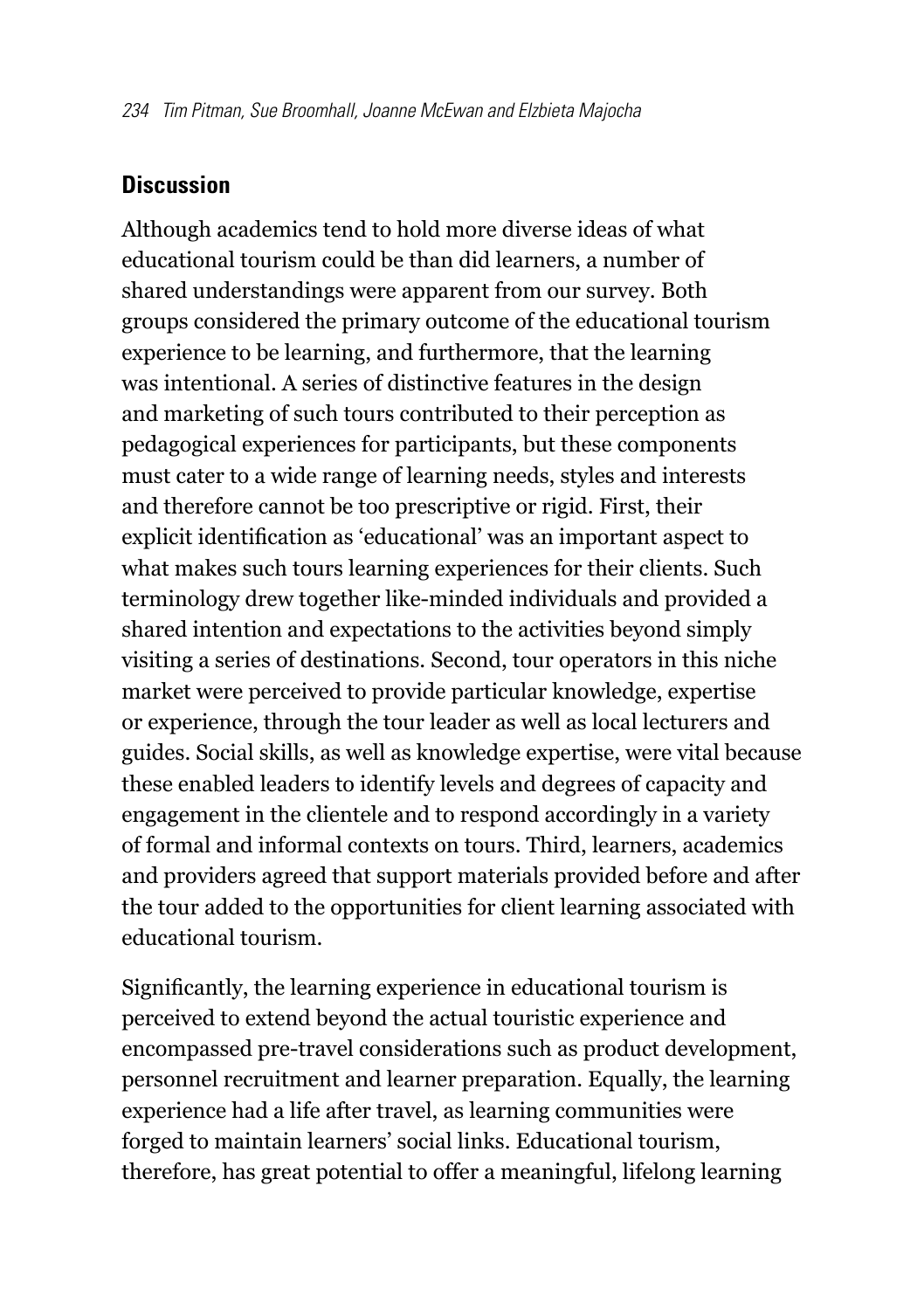experience for both its consumers and practitioners. It supports many of the distinguishing features of a lifelong learning agenda, such as those offered by Watson (2003), including the recognition of the importance of both formal and informal learning, the importance of self-motivated and self-funded learning, and the universality of learning.

This research suggests three types of learning experience associated with travel. On one end of the continuum, study abroad or credit tours organised as part of a university curriculum infer formal learning, especially since that learning is invariably credentialled. At the other end lies travel for reasons such as family holidays or backpacking rites of passage. These are generally informal learning experiences. Situated somewhere between these two lies the focus of our study educational tourism. It can best be described as non-formal learning, one which has the potential to provide benefits at both ends. On the one hand, it is essentially a personal/pleasurable pursuit rather than a professional/study activity, and thus its power to motivate and engage the learner is significant. On the other, it is learning that is to a large degree structured and directed, facilitated by a knowledge expert, and supported by a range of relevant materials, giving it increased potential to transform the adult learner.

In many ways, the 'look' of the learning experiences on an educational tour resembled those occurring in more formal settings such as higher education institutions. Organisational structures, roles, teaching styles and educational outcomes were all apparent, as were implicit hierarchies, proxies of quality and learner perceptions of quality teaching. This raises interesting questions for adult educators and researchers. Were these structures apparent because they provided the best environment for learning to occur? Were the norms, ideologies and beliefs of formal educational institutions deliberately inculcated in these commercial operations, as a way of attracting academics as tour leaders and clients familiar with tertiary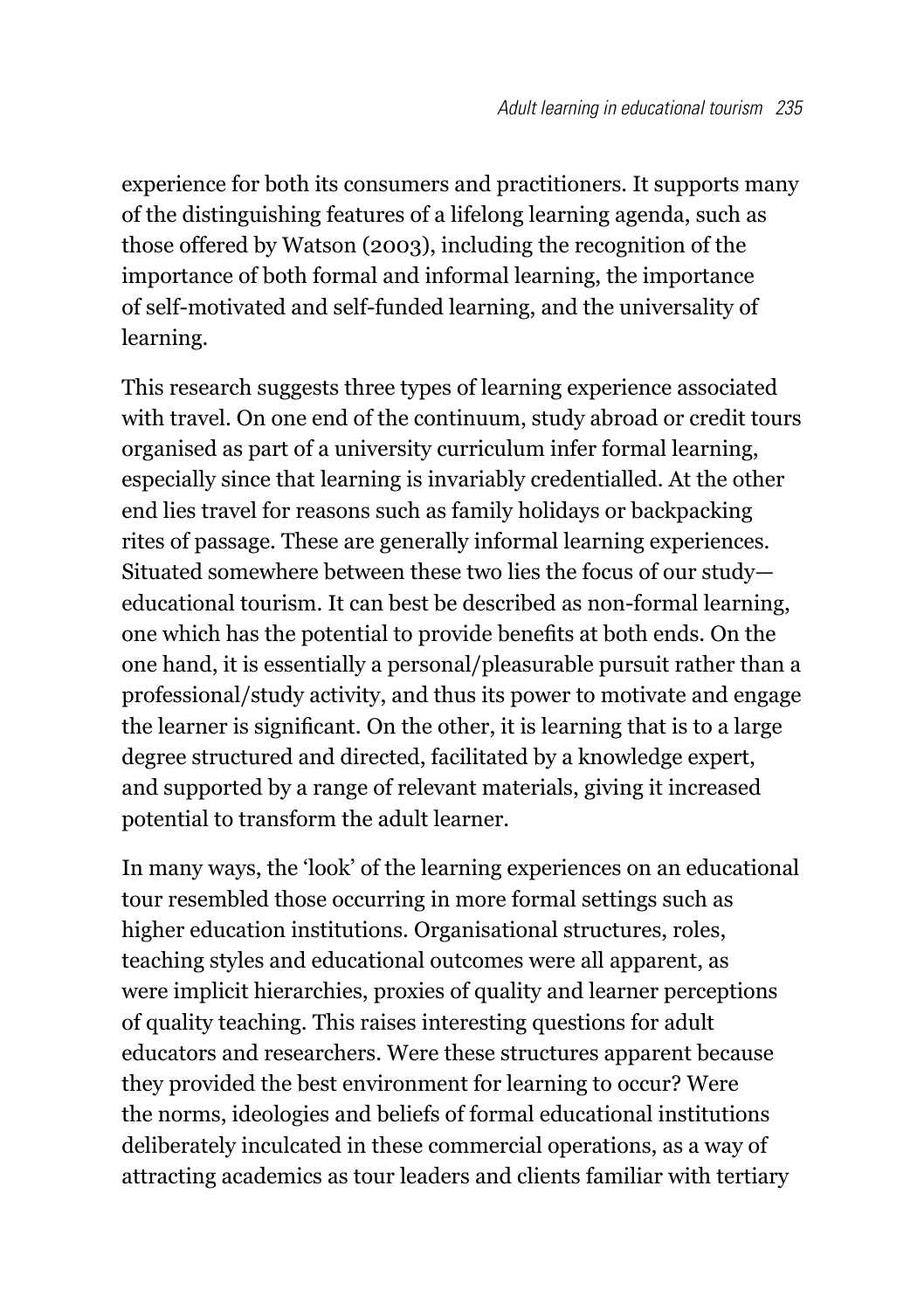institutions? Or was it rather that the academics unintentionally brought these norms with them? Was there an expectation by the learners that this was what education looked like? The effects the organisational structure, knowledge expert and tour documentation formats have upon less formal, experiential learning events deserve to be further explored.

Educational tourism is a topic that could benefit from a wide range of disciplinary and methodological approaches to explore more fully its impact on both participants and local communities. Ethnographic studies—similar to Neumann's (1993) account of an alternative bus tour through the American Southwest—are one way in which adult educators could shed further light on the social interactions between tour participants and their host communities. Equally, critical educational researchers could further explore the pedagogical relationship between the travel participant and tour leader. This is particularly relevant given the transformative potential of adult education and the way in which knowledge/power is notionally ascribed to the 'academic' in an educational tourism framework.

## **Acknowledgement**

*Support has been provided by the Australian Learning and Teaching Council Ltd, an initiative of the Australian Government Department of Education, Employment and Workplace Relations. The views expressed in this paper do not necessarily reflect the views of the Australian Learning and Teaching Council.*

## **References**

- Ateljevic, I. & Doorne, S. (2002). 'Representing New Zealand: Tourism imagery and ideology', *Annals of Tourism Research*, 29(3): 648–667.
- Elderhostel (2007). 'What will baby boomers want from educational travel?', research report, www.elderhostel.org [accessed 3 February 2009].
- Feifer, M. (1985). *Tourism in history: From Imperial Rome to the present*. New York: Stein and Day Inc.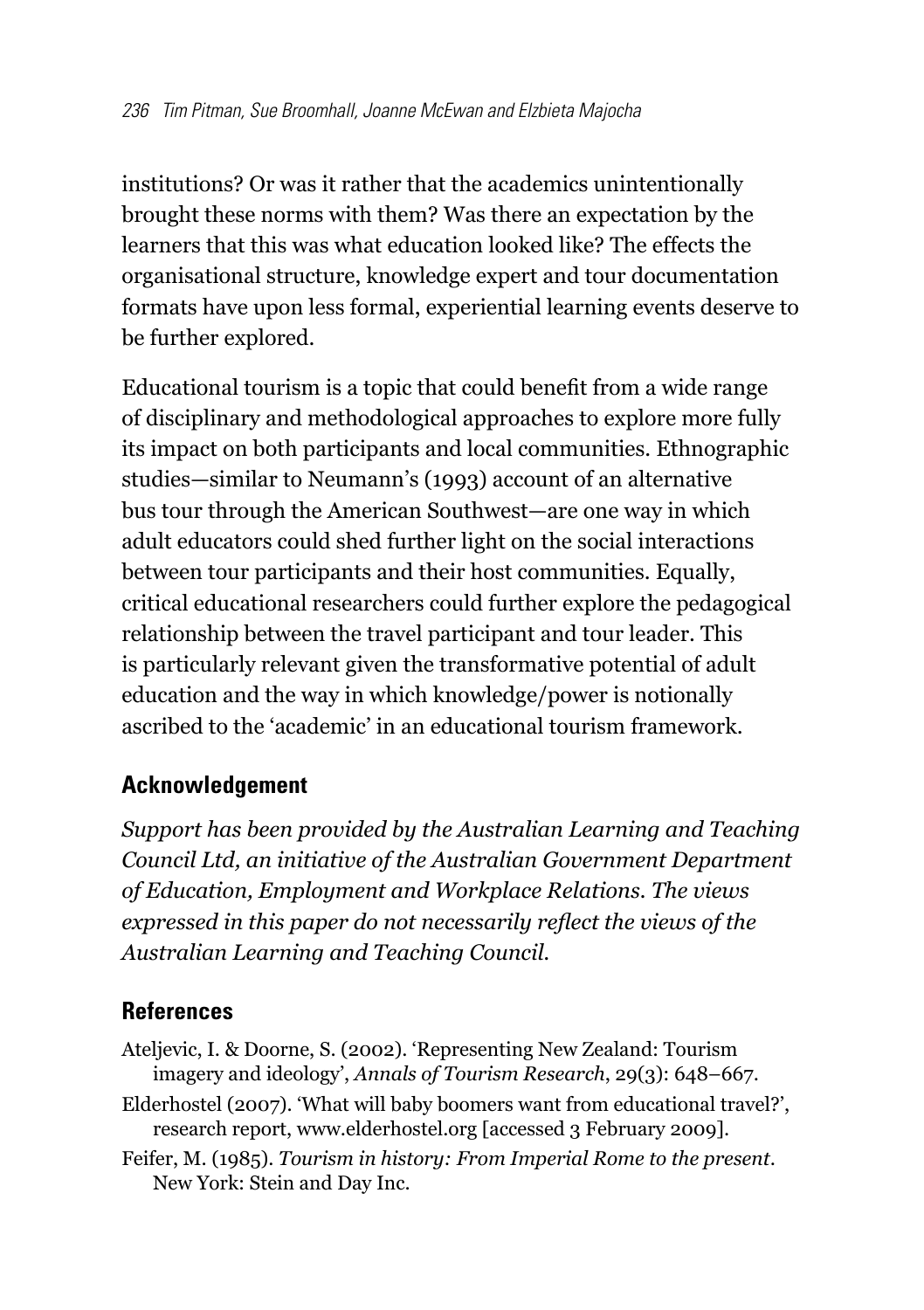- Guevara, J. (1996) 'Learning through participatory action research for community ecotourism planning', *Convergence*, 29(3): 24.
- Hecht, B., Starosielski, N. & Dara-Abrams, D. (2007). 'Generating educational tourism narratives from Wikipedia', paper presented at the Fall Symposium of the Association for the Advancement of Artificial Intelligence (AAAI).
- Huerta, J. (2004). 'Do learning communities make a difference?', *Political Science and Politics*, 37(2): 291–296.
- Kolb, D. (1984). *Experiential learning: Experience as the source of learning and development*, New Jersey: Prentice Hall.
- Mezirow, J. (1991). *Transformative dimensions of adult learning*, San Francisco: Jossey-Bass.
- Moscardo, G. (1996). 'Mindful visitors: Heritage and tourism', *Annals of Tourism Research*, 23(2): 376–397.
- Neumann, M. (1993). 'Living on tortoise time: Alternative travel as the pursuit of lifestyle', *Symbolic Interaction*, 16(3): 201–235.
- Pitman, T., Broomhall, S., Majocha, E. & McEwan, J. (2010). 'Transformative learning in educational tourism', *Teaching and Learning Forum* 2010, http://lsn.curtin.edu.au/tlf/tlf2010/refereed/pitman.html [accessed 12 May 2010].
- Ritchie, B. (2003). *Aspects of tourism, managing educational tourism*, Buffalo: Channel View Publications.
- Strain, M. (1998). 'Towards an economy of lifelong learning: Reconceptualising relations between learning and life', *British Journal of Educational Studies*, 46(3): 264–277.
- Thomas, P. (2009). 'The trouble with travel', *Geographical*, 81(2): 50–52.
- Watson, L. (2003). *Lifelong learning in Australia*, Canberra: Department of Education, Science and Training.
- Wood, C. (2008). 'Educational tourism: Cultural landscapes', in Kent, B., Pesman, R., & Troup, C. (eds.), *Australians in Italy: Contemporary lives and impressions*, Clayton: Monash University ePress, 19.1–19.11.
- Zurick, D. (1992). 'Adventure travel and sustainable tourism in the peripheral economy of Nepal', *Annals of the Association of American Geographers*, 82(4): 608–628.